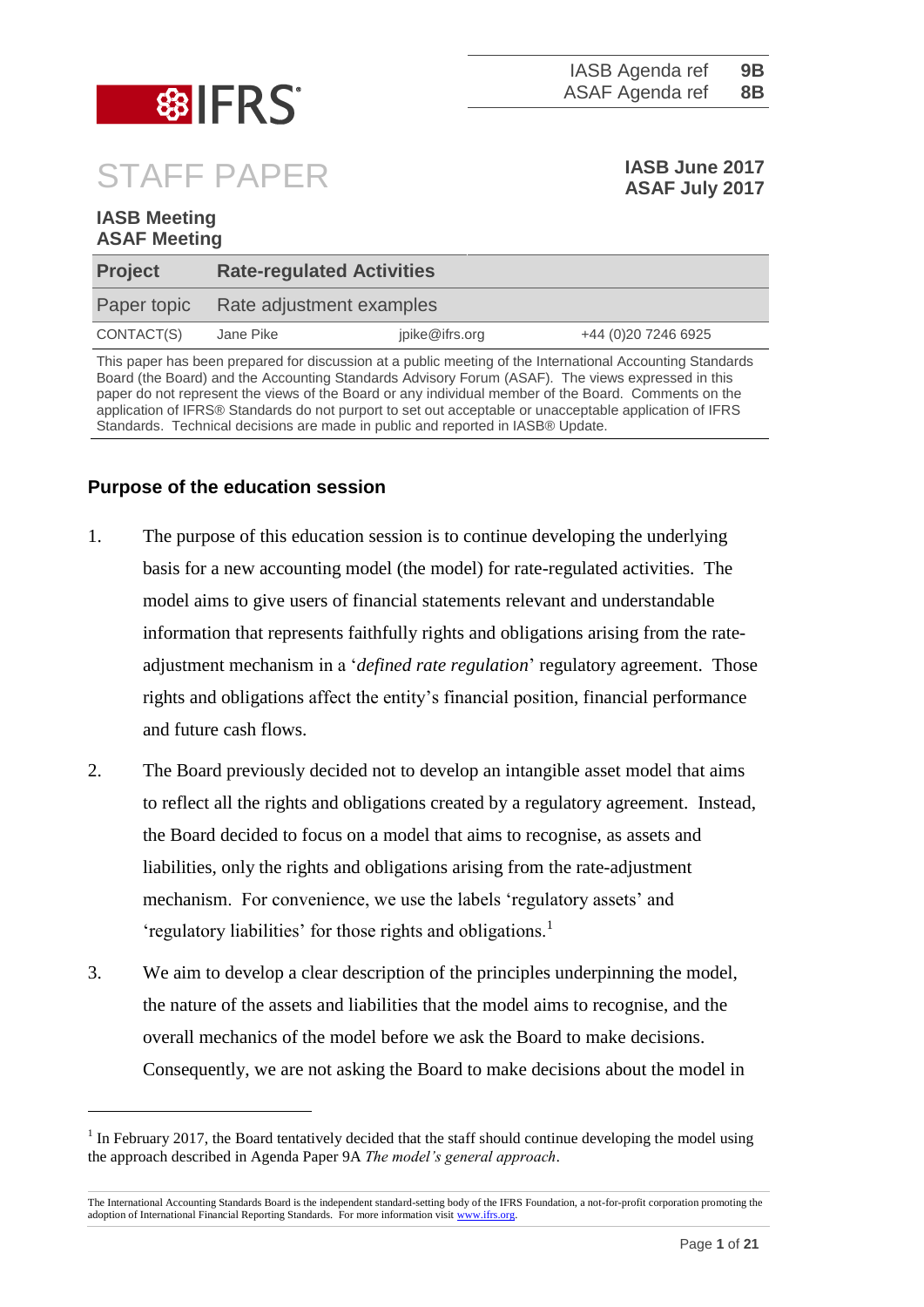this meeting. Instead, the paper asks the Board whether our analysis is clear and whether it has any questions that could further improve clarity.

#### **Purpose of this paper**

- 4. The purpose of this paper is to demonstrate, using numerical examples, how the rate-adjustment mechanism contained in a regulatory agreement creates rights and obligations that the model seeks to recognise as regulatory assets and regulatory liabilities. Through the examples, we also show how the model could derecognise the regulatory assets and regulatory liabilities as the rights are consumed and the obligations are fulfilled.
- 5. This paper contains:
	- (a) Background (paragraphs 6–7);
	- (b) Introduction to the illustrative examples:
		- (i) the regulatory agreement (paragraphs 8–12); and
		- (ii) the rate-setting mechanism (paragraphs 13–22).
	- (c) Adjustments to the regulated rate—illustrative examples:
		- (i) Example 1—input price variance (paragraphs 23–30);
		- (ii) Example 2—maintenance timing difference (paragraphs  $31-40$ ;
		- (iii) Example 3—accelerated depreciation (paragraphs 41–47);
		- (iv) Example 4—regulatory capitalisation of costs (paragraphs 48–56); and
		- (v) Example 5—prefunding of construction (paragraphs 57– 66).
	- (d) Next Board discussion (paragraph 67); and
	- (e) Questions for the Board (paragraph 68).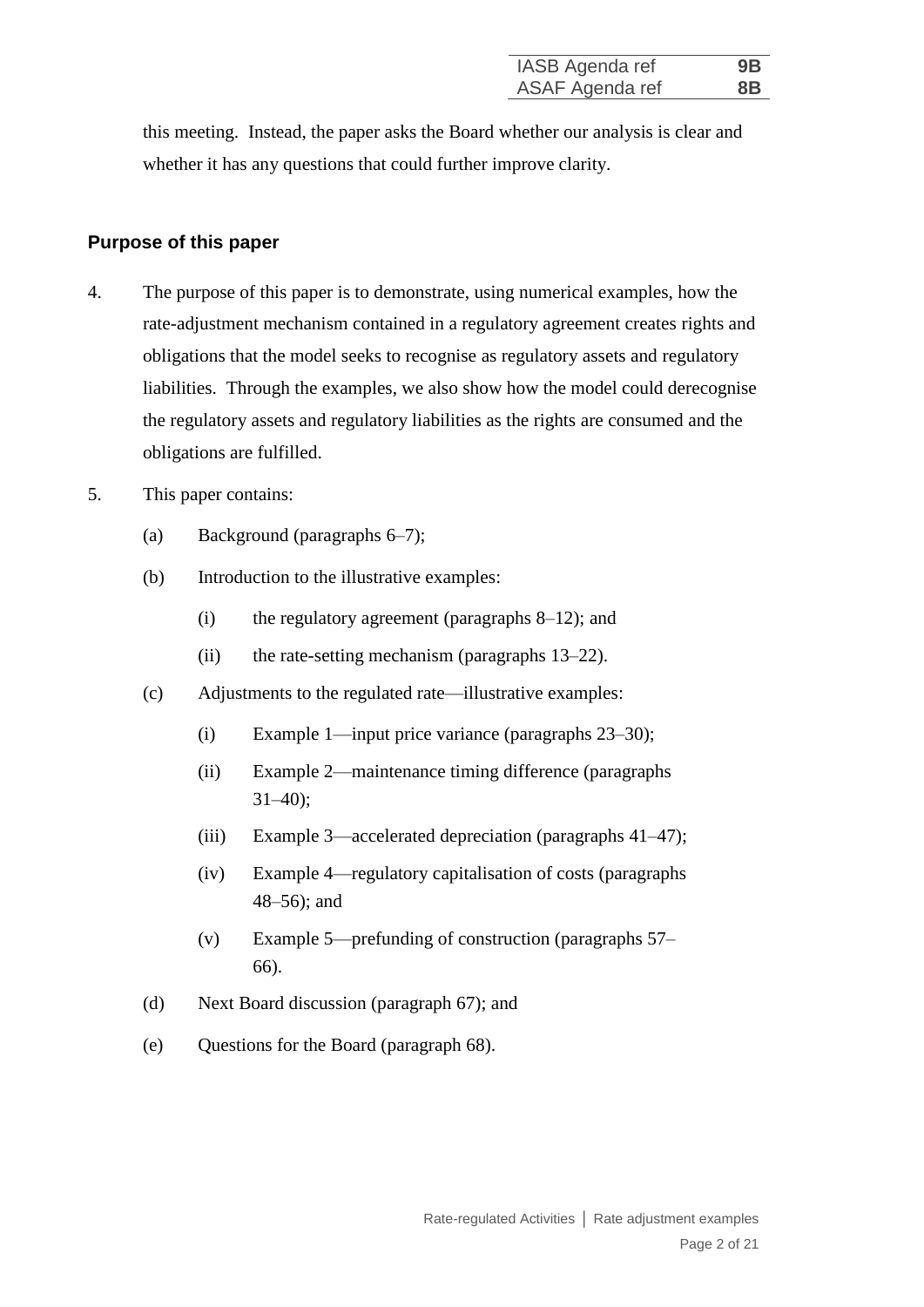## **Background**

- 6. This paper expands the analysis discussed by the Board in May 2017 and responds to clarifying questions raised by Board members in that meeting.<sup>2</sup> A summary of the Board's discussions during its meetings in April and May 2017 is contained in Agenda Paper 9A *Update of the Board's discussions*. That paper also summarises the description of 'defined rate regulation', including the basis of the rate-setting mechanism and rate-adjustment mechanism, which has been developed from evidence gathered during the project.
- 7. This paper should be read in conjunction with Agenda Paper 9A.

## **Introduction to the illustrative examples**

#### *The regulatory agreement*

- 8. The five examples presented in this paper relate to a fictional water utility company, Entity W. Although the entity and related examples are fictional and contain simplifying assumptions, they are based on examples seen in our research to date.
- 9. Entity W carries out rate-regulated activities in compliance with a regulatory agreement established by the government of Country X. The regulatory agreement grants Entity W the right to supply clean and waste water services in Country X for an indefinite period. The rate regulator, which is a government body, can only terminate the agreement if Entity W persistently fails to satisfy its obligations under the regulatory agreement. Entity W can only terminate the agreement if the rate regulator persistently fails to approve a regulated rate that is intended to recover Entity W's 'allowable costs' (see paragraph [16\(a\)\)](#page-4-0).
- 10. The regulatory environment demonstrates all of the characteristics of defined rate regulation that the Board discussed in its May 2017 meeting. In particular, the regulatory agreement describes the basis on which the rate chargeable to customers each period is calculated (ie the rate-setting mechanism), including the

1

<sup>2</sup> See Agenda Paper 9 *Developing the basis for the model*, May 2017.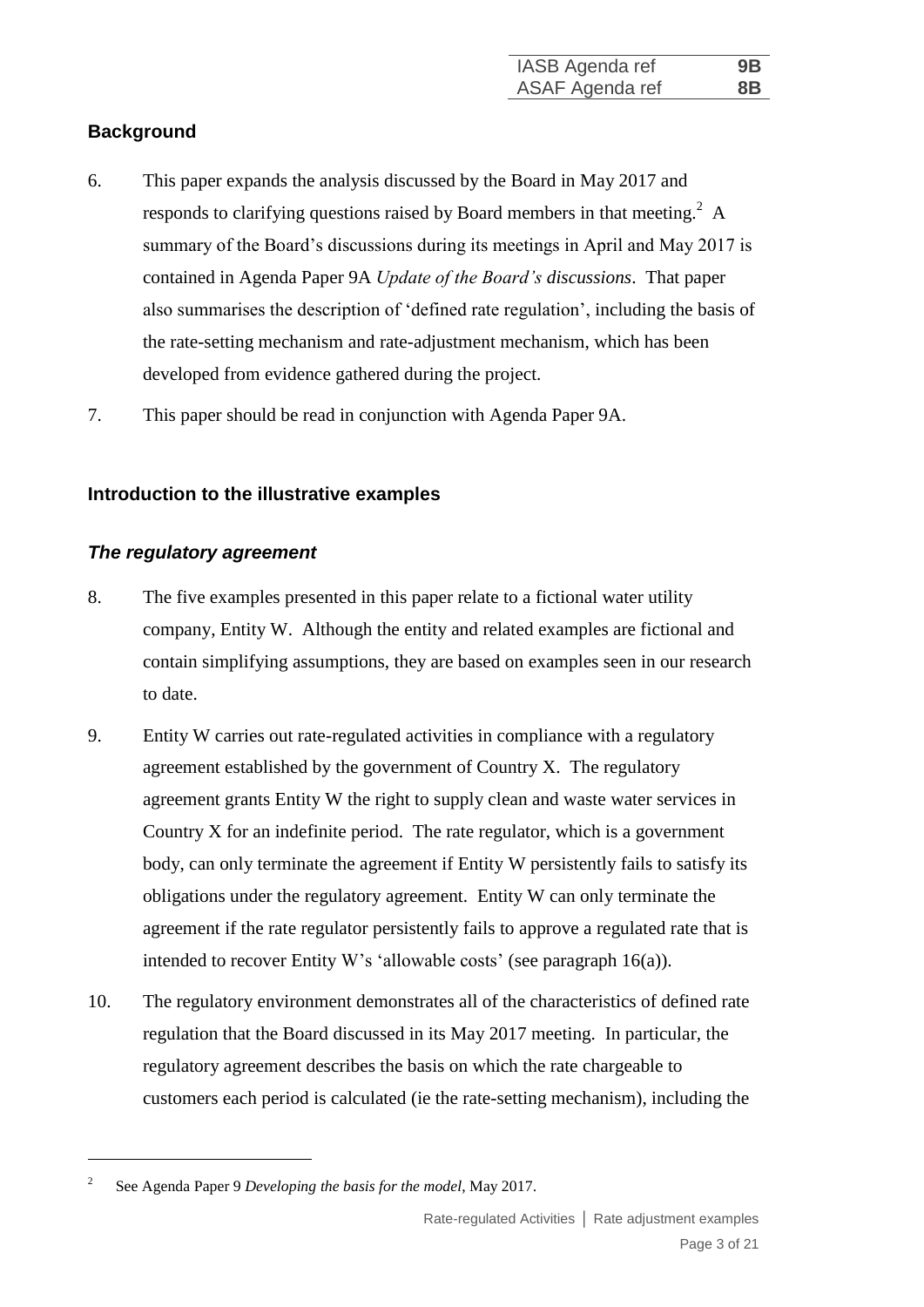basis on which the rate-adjustment mechanism works. The basis for the rate calculation is sufficiently precise that Entity W is able to identify and measure amounts that relate to different components of the regulated rate for the period.

- 11. The regulatory agreement requires the entity to keep detailed accounting records to support the amounts included in its annual regulatory report. The recordkeeping requirements are designed to facilitate the functioning of the rateadjustment mechanism and the entity's accounting records are subject to thirdparty verification.
- 12. Entity W prepares IFRS financial statements and a regulatory report for each annual period ending 31 December.

## *The rate-setting mechanism*

1

- 13. The regulated rate is reviewed and set every three years. In mid-20X0, the rate regulator approves Entity W's budgets and forecasts for the three-year period from 1 January 20X1 to 31 December 20X3. Estimated demand for the period is based on population and other statistical forecasts provided by the government of Country X.
- <span id="page-3-0"></span>14. The estimated amounts used to calculate the regulated rate for each year ending 31 December are as follows:

| Year to 31 December                       | <b>20X1</b>                    | <b>20X2</b>  | <b>20X3</b>  | <b>Total</b> |
|-------------------------------------------|--------------------------------|--------------|--------------|--------------|
|                                           | C <sub>U000</sub> <sup>3</sup> | <b>CU000</b> | <b>CU000</b> | <b>CU000</b> |
| Regulatory report-forecast                |                                |              |              |              |
| Revenue (= allowable costs plus allowable | 215                            | 210          | 205          | 630          |
| return))                                  |                                |              |              |              |
| Allowable costs                           | (215)                          | (210)        | (205)        | (630)        |
| Allowable return                          | 0                              | 0            | 0            |              |

<sup>3</sup> In this Agenda Paper, currency amounts are denominated in 'currency units' (CU).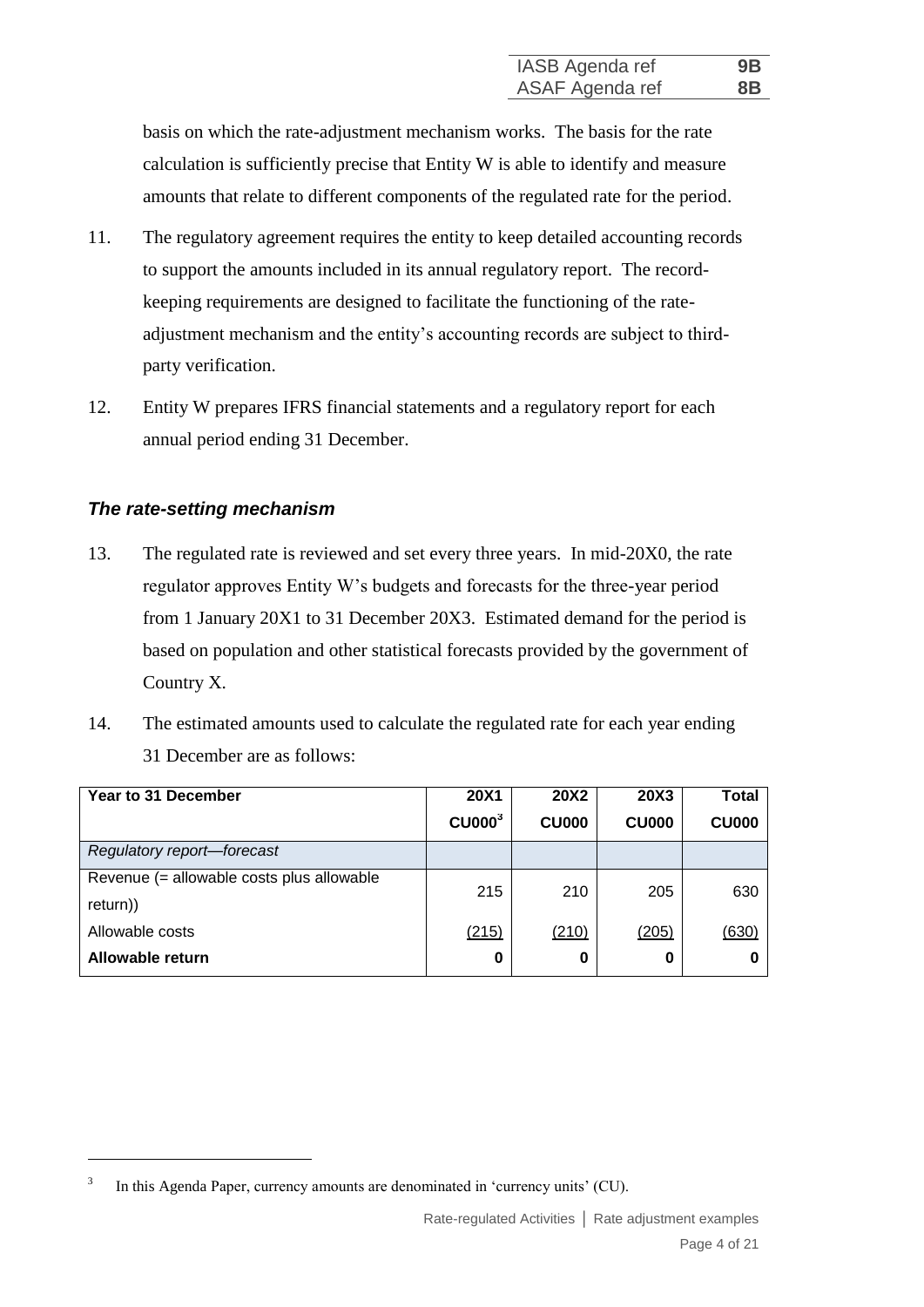- 15. The five examples contained in paragraphs 23–66 assume that each regulated rate adjustment described is within the scope of the model, is material to Entity W and will be included within the future regulated rate. The examples aim to focus on the principles of the model and so contain simplifying assumptions. Those simplifications mean that, for regulatory purposes, the entity makes no profit or loss in any year and the accounting adjustments recognised using the model produce the same result.
- <span id="page-4-0"></span>16. The following simplifying assumptions apply:
	- (a) the regulatory agreement states that Entity W has the right to charge a regulated rate that is intended to recover its 'allowable costs'. The regulatory agreement does not give Entity W the right to earn a return on the carrying value of its approved 'regulatory asset base'  $(RAB)$ ;<sup>4</sup>
	- (b) except for differences explicitly stated, amounts recognised during each period as 'allowable costs' for regulatory purposes are the same as expenses recognised in profit or loss using existing IFRS Standards;
	- (c) except for differences explicitly stated, the carrying amount (ie cost less accumulated depreciation or amortisation) of the entity's RAB is the same as the carrying amount of tangible and intangible assets using existing IFRS Standards;
	- (d) except for variances explicitly stated, there are no variances in the number of customers or quantity and quality of services sold, ie actual amounts arising from transactions during each period are the same as the estimated amounts used to initially calculate the regulated rate (see paragraph [14\)](#page-3-0);
	- (e) there are no regulatory assets or liabilities to bring forward as at 1 January 20X1, which is the beginning of the three-year period under review; and
	- (f) the time value of money is immaterial.

<u>.</u>

<sup>&</sup>lt;sup>4</sup> The RAB is defined in law or by the regulator as the regulatory asset value on which the allowed rate of return can be earned. This may be calculated according to a variety of accounting methods and can include tangible and intangible assets, working capital and construction work in progress.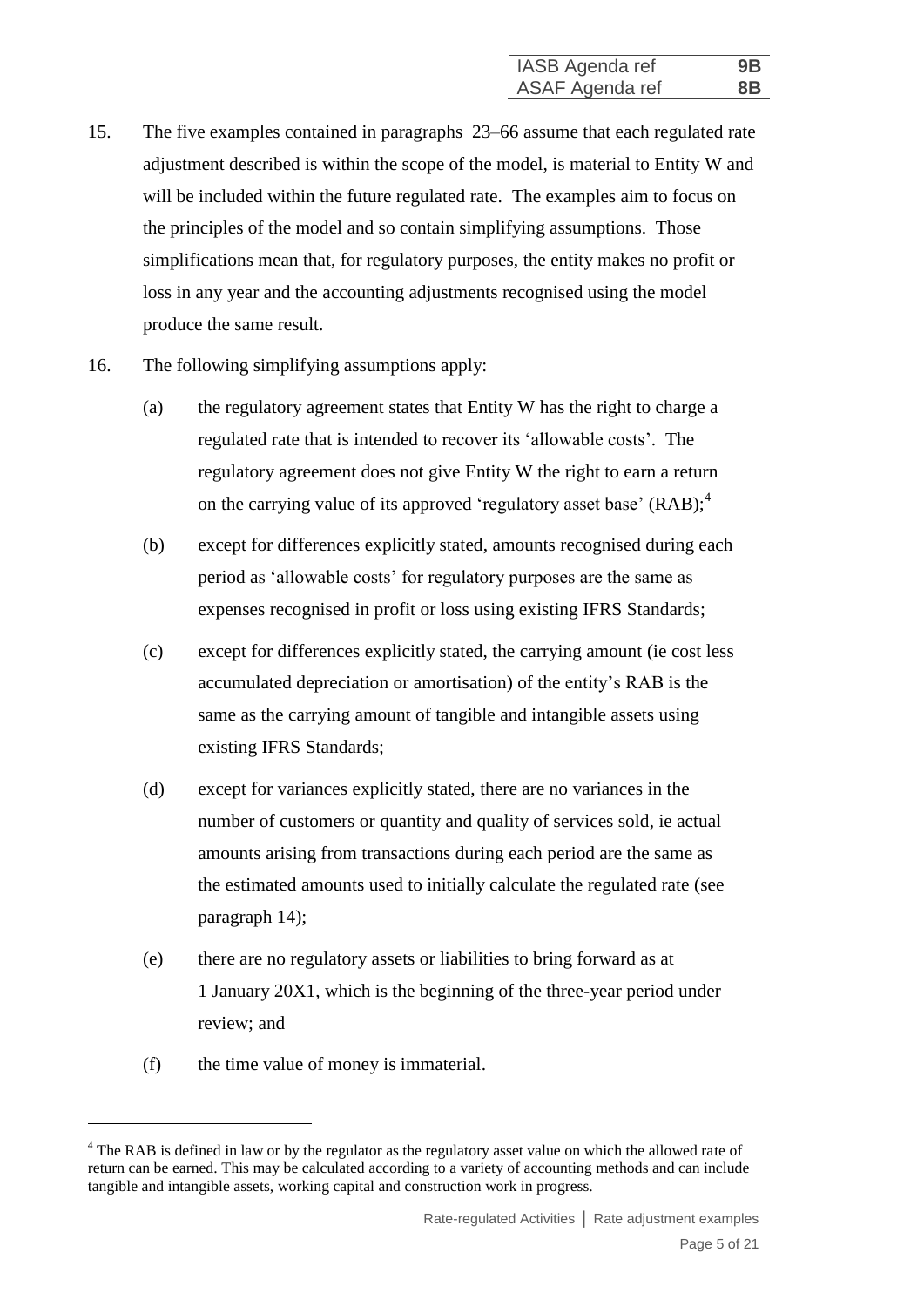- 17. The examples illustrate five types of adjustment:
	- (a) Example 1—input price variance (paragraphs 23–30);
	- (b) Example 2—maintenance timing difference (paragraphs 31–40);
	- (c) Example 3—accelerated depreciation (paragraphs 41–47);
	- (d) Example 4—regulatory capitalisation of costs (paragraphs 48–56); and
	- (e) Example 5—prefunding of construction (paragraphs 57-66).
- 18. The following table shows the monetary amounts that are included in the annual regulatory reports that Entity W submits to the rate regulator, together with the amounts that the entity would report in its IFRS financial statements, firstly using existing IFRS Standards and then using the model. The total 'regulated rate adjustment income or expense' recognised in profit or loss each period using the model is then considered by looking at each adjustment separately.
- 19. In each example, we show the regulated rate adjustment in profit or loss as a separate line item of income or expense, located between the revenue recognised using IFRS 15 *Revenue from Contracts with Customers* (amounts billed) and the operating expenses recognised using existing IFRS Standards. We have not used a sub-total to identify this line item as being an adjustment to revenue or to operating costs. This presentation is one of the topics we are considering as we develop proposals for presentation. We are not asking the Board to decide on presentation in this meeting but are interested in hearing any preliminary views.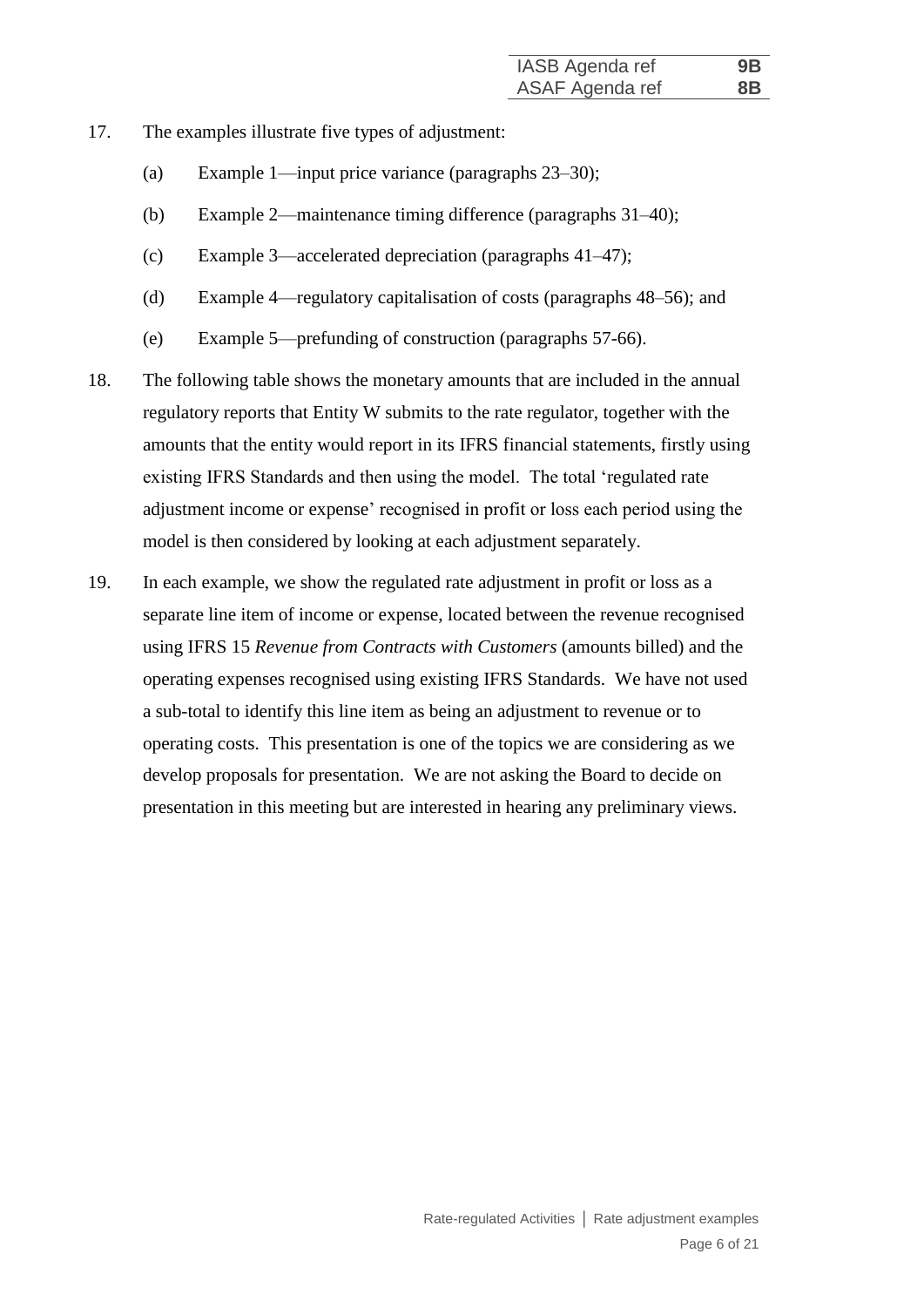| IASB Agenda ref | 9B             |
|-----------------|----------------|
| ASAF Agenda ref | 8 <sub>B</sub> |

## *Overall results*

<u>.</u>

20. Entity W records the following at 31 December:

| Year to 31 December                             | <b>20X1</b>  | <b>20X2</b>  | 20X3         | <b>Total</b> |
|-------------------------------------------------|--------------|--------------|--------------|--------------|
|                                                 | <b>CU000</b> | <b>CU000</b> | <b>CU000</b> | <b>CU000</b> |
| Regulatory report—actuals <sup>5</sup>          |              |              |              |              |
| Revenue (amounts billed)                        | 215          | 212          | 205          | 632          |
| Allowable costs                                 | (215)        | (212)        | (205)        | (632)        |
| Profit/ (Loss) (as forecast—paragraph 19)       | 0            | 0            | 0            | o            |
| <b>Existing IFRS Standards</b>                  |              |              |              |              |
| Revenue (amounts billed)                        | 215          | 212          | 205          | 632          |
| Operating expenses                              | (153)        | (304)        | (164)        | (621)        |
| Profit/ (Loss)                                  | 62           | (92)         | 41           | 11           |
| Proposed model                                  |              |              |              |              |
| Revenue (amounts billed)                        | 215          | 212          | 205          | 632          |
| Regulated rate adjustment: income/<br>(expense) | (62)         | 92           | (41)         | (11)         |
| Operating expenses                              | (153)        | (304)        | (164)        | (621)        |
| Profit/ (Loss) (as forecast—paragraph 19)       | 0            | 0            | 0            | O            |
|                                                 |              |              |              |              |
| Net regulatory (liability)/ asset               | (62)         | 30           | (11)         |              |

## 21. The regulated rate adjustment is made up of the following adjustments:

| Year to 31 December                             | <b>20X1</b>    | <b>20X2</b>       | <b>20X3</b>               | <b>End 20X3</b><br><b>Regulatory</b><br>(liability)/<br>asset |
|-------------------------------------------------|----------------|-------------------|---------------------------|---------------------------------------------------------------|
|                                                 | <b>CU000</b>   | CU <sub>000</sub> | <b>CU000</b>              | <b>CU000</b>                                                  |
| Example 1-Estimation variance                   | $\overline{2}$ | (2)               |                           | 0                                                             |
| Example 2-Enhanced maintenance                  | (50)           | 100               | (50)                      | 0                                                             |
| Example 3-Accelerated depreciation              | (4)            | (4)               | 8                         | 0                                                             |
| Example 4-Overheads capitalised                 | 20             | (2)               | (2)                       | 16                                                            |
| Example 5-Prefunding                            | <u>(30)</u>    | 0                 | $\overline{\phantom{0}3}$ | (27)                                                          |
| Regulated rate adjustment: income/<br>(expense) | (62)           | 92                | (41)                      | (11)                                                          |

 $5$  The actual results reported to the rate regulator reflect an increased input cost of CU2,000 (see Example 1). In the regulatory returns, the additional CU2,000 cost incurred in 20X1 is deferred and recognised in 20X2, when cost is recovered through the higher rate billed to customers.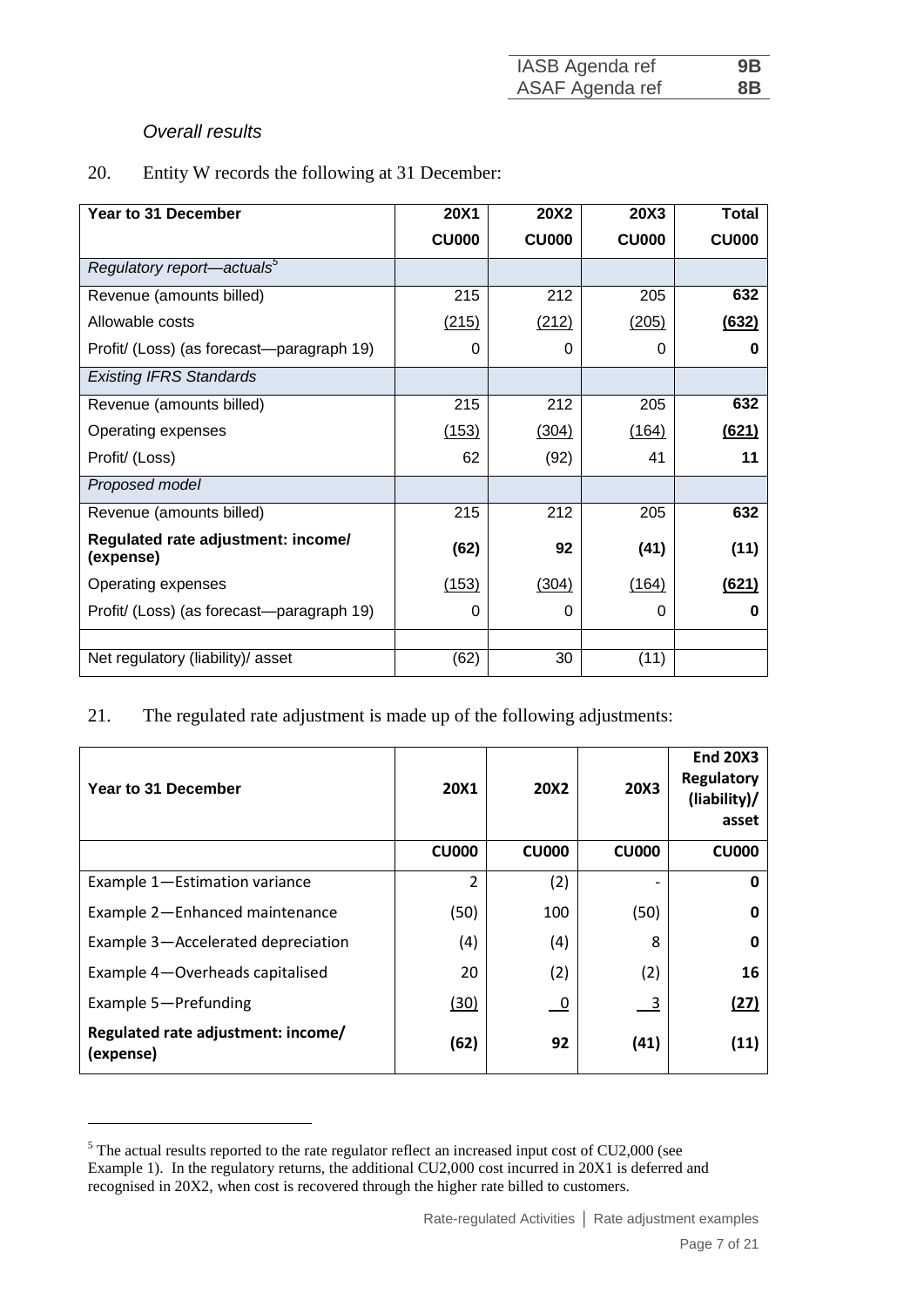22. The following paragraphs consider each of the five adjustments, showing how each right or obligation arises to create a regulatory asset or regulatory liability, then how each right is consumed or obligation is fulfilled to reduce the carrying amount of the regulatory asset or regulatory liability previously recognised.

## **Adjustments to the regulated rate—illustrative examples**

## *Example 1—input price variance*

- 23. The regulatory agreement gives Entity W the right to charge a regulated rate intended to recover the actual input cost incurred for chemicals used in treating waste water. Entity W includes any estimation variance arising in the regulated rate for the next year.
- 24. The estimated input cost for each year 20X1-20X3 is CU30,000. During 20X1, the actual input cost of the chemicals is CU2,000 higher than estimated. This creates an allowable variance of CU2,000, which is included in the rate charged to customers during 20X2. No further input cost variances arise during the threeyear period.

## *Originating right and its reversal*

<u>.</u>

25. The right to charge an extra CU2,000 in 20X2 arises only because the rateadjustment mechanism specifies that the input cost variance arising in 20X1 is added to the rate charged in 20X2. This creates a right, arising from the regulatory agreement and from the input cost variance, which has the potential to produce economic benefits for Entity W. The economic benefit arises because, as a result of past transactions, the entity has a right to charge a regulated rate that enables Entity W to transfer goods or services to customers during 20X2 on terms that are favourable to the entity: ie at a higher price than it would otherwise have charged in the absence of the rate-adjustment mechanism and of the input cost variance in 20X1.<sup>6</sup>

<sup>6</sup> Paragraph 4.8(a)(iii) of the Exposure Draft *Conceptual Framework for Financial Reporting* (the Conceptual Framework ED) states that an economic resource can take the form of a right to exchange economic resources with another party on favourable terms.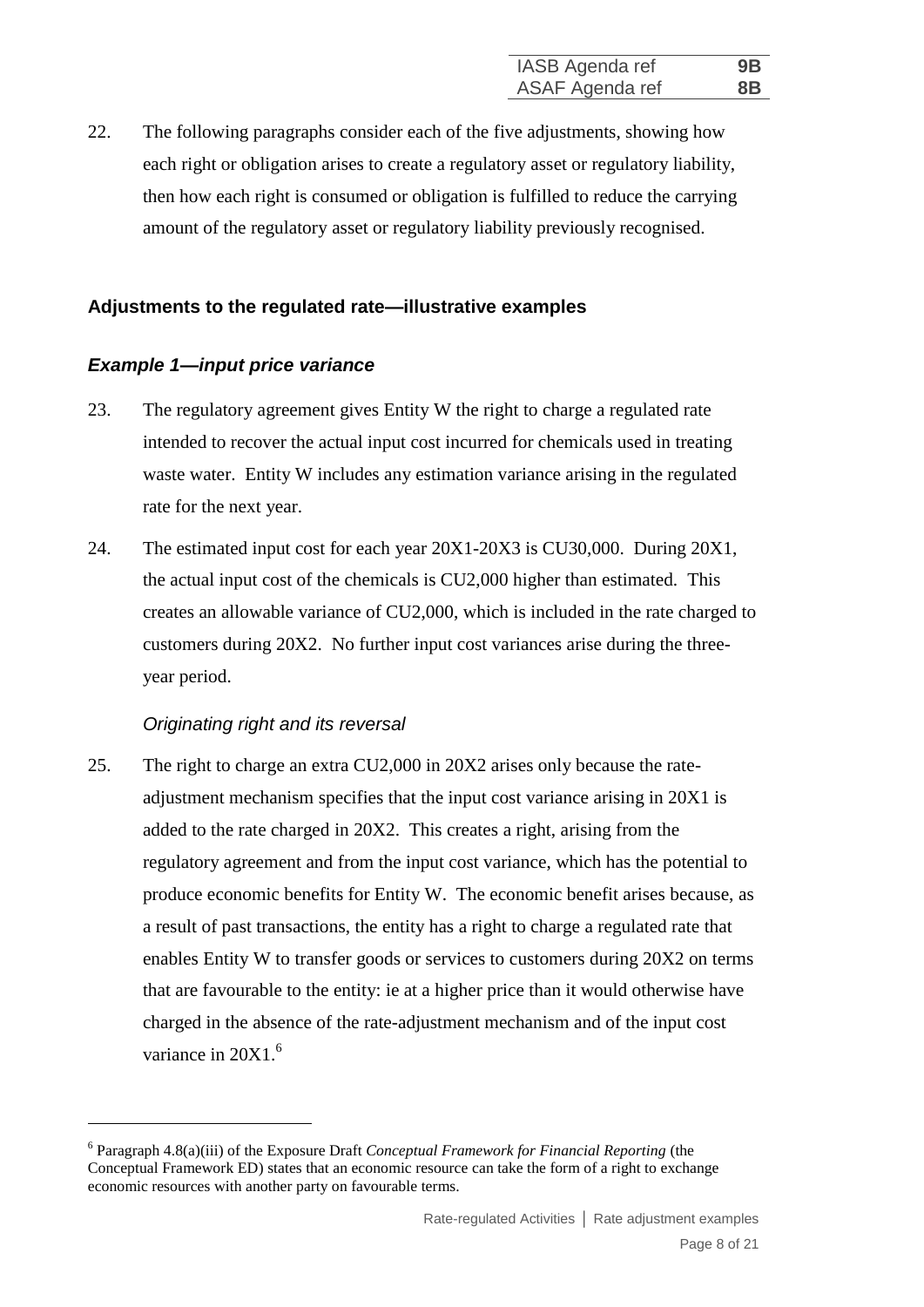- 26. Entity W cannot control whether its customers will buy water services in the future. However, the definition of an asset does not require that the right to charge a favourable rate will produce economic benefits in all circumstances. Instead, the definition of an asset merely requires that the entity has the right and, in addition, that any economic benefits arising from that right flow to the entity (either directly or indirectly) rather than to another party. The regulatory agreement grants Entity W the right to supply water services in Country X and to charge the favourable regulated rate for those services. The same rights are not available to all other parties. Consequently, we conclude that this right meets the definition of an asset and should be recognised by Entity W in its IFRS financial statements. 7
- 27. During 20X2, Entity W bills customers using the higher regulated rate and recognises another asset—cash or a receivable. Assuming Entity W sells sufficient services during 20X2 to recover the CU2,000 from customers, it will not have the right, at the end of 20X2, to continue to transfer goods or services at a favourable rate. As a result, the entity no longer has a regulatory asset at 31 December 20X2.

#### *Applying the model*

1

- 28. Without the proposed model, Entity W recognises a 'loss' of CU2,000 in 20X1 but then recognises a 'profit' of CU2,000 in 20X2 when the increased rate is billed to customers.
- 29. Using the model, the entity will, at 31 December 20X1, recognise a regulatory asset of CU2,000, together with the related regulated rate adjustment income in profit or loss.<sup>8</sup> During 20X2, Entity W includes the CU2,000 in its bills to customers and receives cash or recognises a receivable. Entity W also recognises a related regulated rate adjustment expense in profit or loss for the period to reflect the fact the amount of revenue recognised in 20X2 using IFRS 15 includes CU2,000 that was already recognised as regulated rate adjustment income in 20X1.

 $<sup>7</sup>$  In the Board's next meeting, we will consider the effects of uncertainty on the measurement of this right</sup> and whether the uncertainty should be considered when developing recognition criteria for the model.

<sup>&</sup>lt;sup>8</sup> At a future Board meeting, the staff will bring a paper to discuss how any rate adjustment in profit or loss should be described and presented.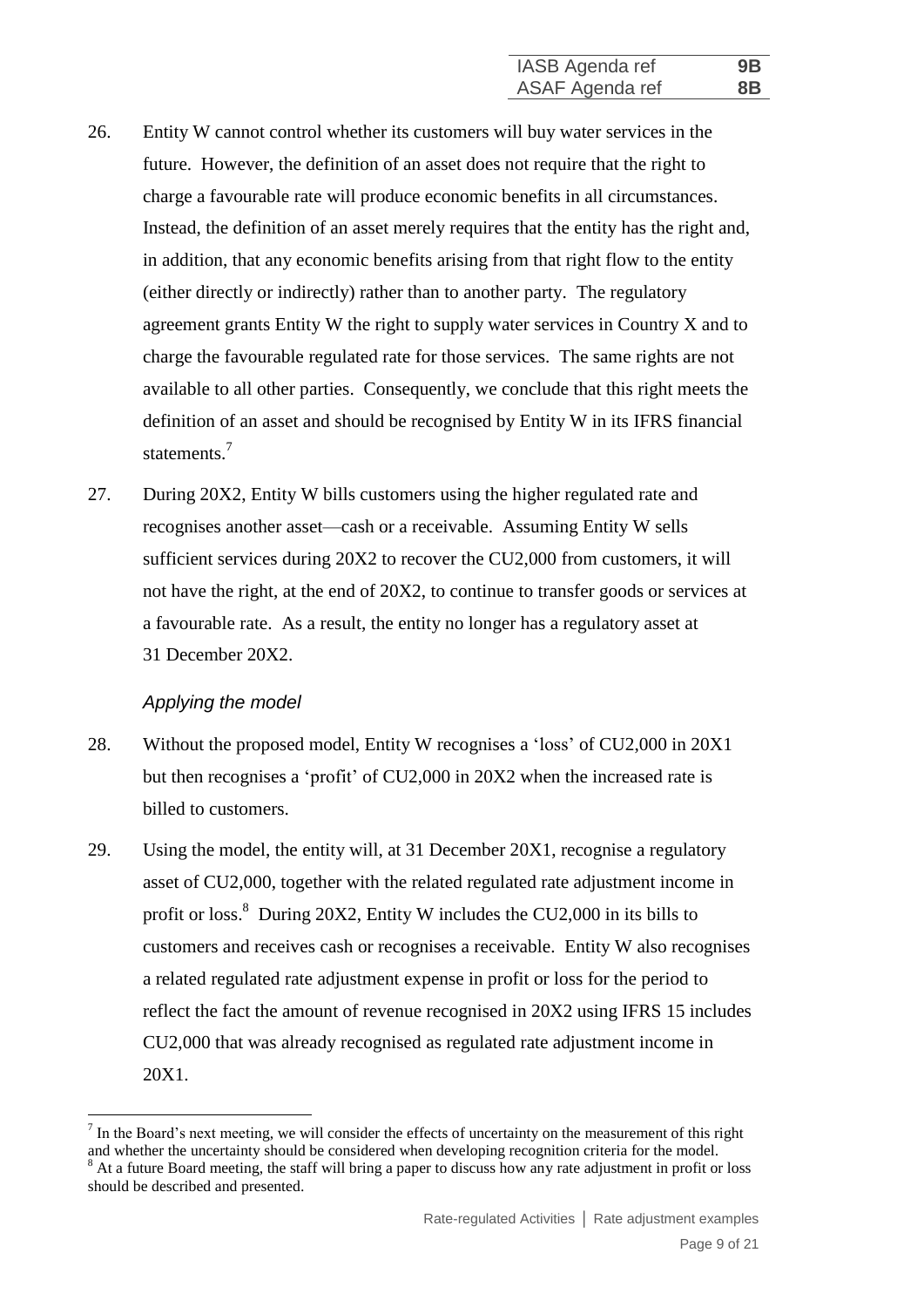| IASB Agenda ref | 9B |
|-----------------|----|
| ASAF Agenda ref | 8B |

30. Entity W records the following at 31 December:

| Year to 31 December                          | <b>20X1</b>       | <b>20X2</b>       | <b>20X3</b>  |
|----------------------------------------------|-------------------|-------------------|--------------|
|                                              | CU <sub>000</sub> | CU <sub>000</sub> | <b>CU000</b> |
| <b>Existing IFRS Standards</b>               |                   |                   |              |
| Revenue (amounts billed)                     | 30                | 32                | 30           |
| Operating expenses                           | (32)              | (30)              | (30)         |
| Profit/ (Loss)                               | (2)               | 2                 | O            |
| Proposed model                               |                   |                   |              |
| Revenue (amounts billed)                     | 30                | 32                | 30           |
| Regulated rate adjustment: income/ (expense) | 2                 | (2)               | O            |
| Operating expenses                           | (32)              | (30)              | (30)         |
| Profit/ (Loss)                               | 0                 | 0                 |              |
|                                              |                   |                   |              |
| Regulatory (liability)/ asset                | $\overline{2}$    | 0                 |              |

## *Example 2— maintenance timing difference*

- 31. For the three-year period 1 January 20X1 through 31 December 20X3, Entity W is required to carry out an agreed programme of enhanced maintenance on the network of pipes supplying water to customers' premises and removing waste water from those premises. The estimated cost of the agreed work is CU150,000.
- 32. The regulatory agreement states that Entity W can choose when, during the threeyear period, to carry out the work. However, the rate regulator decides that the cost will be spread evenly for customers through the regulated rate in each of the three years 20X1-20X3. As a result, Entity W has the right to charge a regulated rate intended to produce cash inflows of CU50,000 each year through the amounts billed to customers for the delivery of water services.
- 33. During 20X1 and 20X3, Entity W does not carry out any of the agreed maintenance work on the network of pipes. Instead, the entity completes all of the agreed work during 20X2. The work costs CU150,000, as forecast.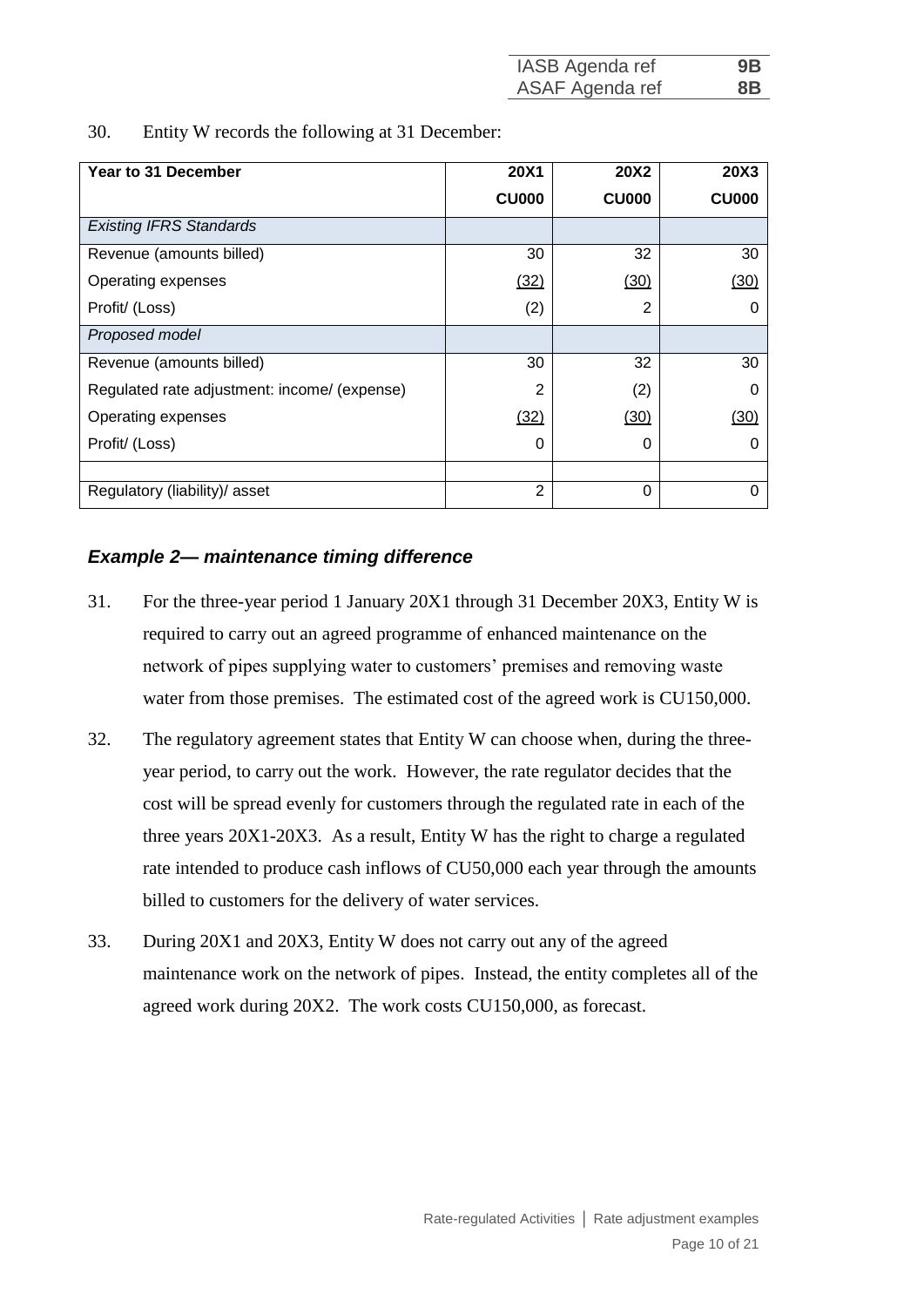## *Originating obligation and its reversal*

- 34. The regulatory agreement specifies that the CU50,000 included in the regulated rate charged to customers during 20X1 relates to the enhanced maintenance work that Entity W is obliged to carry out on its pipe network. As a result, at 31 December 20X1, the entity has a present obligation to transfer economic benefits as a result of past events because:
	- (a) it has already received economic benefits (the CU50,000 billed to customers during 20X1); and
	- (b) it has no practical ability to avoid transferring economic benefits that it would not otherwise have had to transfer had it not received that benefit. The benefits to be transferred are the regulated goods or services that will be priced using the unfavourable regulated rate.
- 35. Some may argue that an obligation to carry out maintenance work does not create a present obligation because the entity will receive a benefit in exchange for incurring the cost of the maintenance work. We consider this to be a valid observation. However, we suggest that the obligation the model identifies is not the obligation to incur the maintenance costs. Instead, the obligation is to charge a regulated rate that results in the entity transferring goods or services to customers during 20X2 on terms that are unfavourable to the entity, ie at a lower price than it would otherwise have charged in the absence of the rate-adjustment mechanism and the CU50,000 already received in 20X1. Consequently, we conclude that this obligation meets the definition of a liability and should be recognised by Entity W in its IFRS financial statements.<sup>9</sup>
- 36. During 20X2, Entity W carries out the whole of the agreed maintenance work at a cost of CU150,000. Consequently, the obligation that arose during 20X1 has now been fulfilled because, at 31 December 20X2, the entity is no longer obliged to transfer goods or services to customers on unfavourable terms. Instead, Entity W has a right, arising from the regulatory agreement and the costs incurred during 20X2, and that right has the potential to produce economic benefits for Entity W.

<u>.</u>

 $9$  Paragraph 4.28(c) of the Conceptual Framework ED states that an obligation to transfer an economic resource can take the form of an obligation to exchange economic resources with another party on unfavourable terms.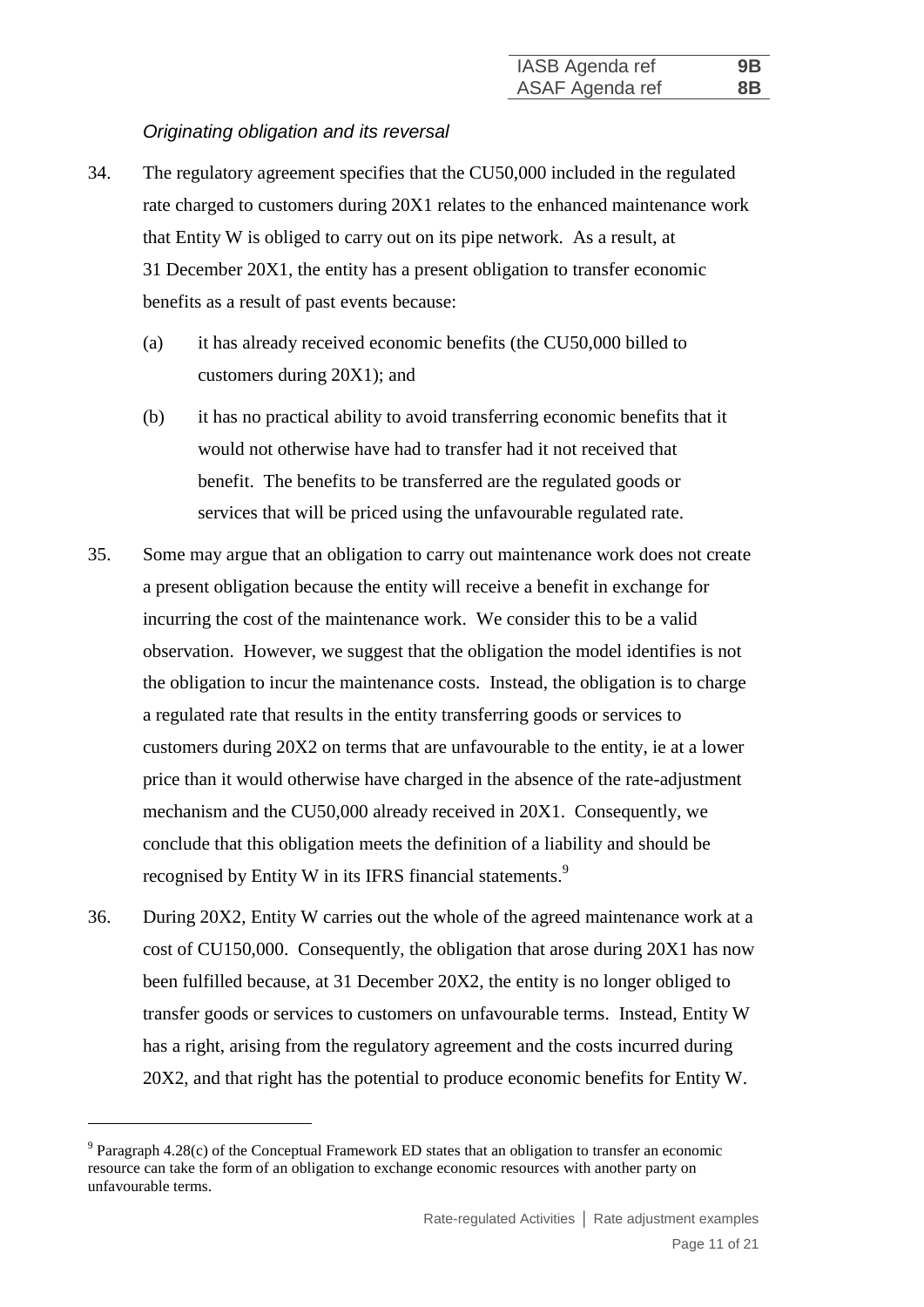The economic benefit arises because, as a result of completing the maintenance work, the entity has a right to charge a regulated rate that will enable it to transfer goods or services to customers during 20X3 on terms that are favourable to the entity, ie at a higher price than it would otherwise have charged in the absence of the rate-adjustment mechanism and of the additional CU50,000 costs incurred during 20X2 that have not already been recovered through the regulated rate in 20X1-20X2.

37. As discussed in example 1 (paragraphs 25-26), we conclude that the right to charge the additional amount (CU50,000 in this example) meets the definition of an asset and should be recognised by Entity W in its IFRS financial statements.

#### *Applying the model*

- 38. Without the proposed model, Entity W recognises a profit of CU50,000 for each of the years 20X1 and 20X3 when it bills those amounts to customers but incurs none of the agreed maintenance costs during those years. Entity W recognises a loss of CU100,000 in 20X2, when it incurs the maintenance costs of CU150,000 but bills to customers only the 20X2 instalment of CU50,000.
- 39. Using the model, Entity W will recognise a regulatory liability of CU50,000 at 31 December 20X1, together with a related regulated rate adjustment expense in profit or loss. During 20X2, it recognises the costs incurred of CU150,000 together with related regulated rate adjustment income of CU100,000 in profit or loss. This rate adjustment income reflects the fulfilment of the CU50,000 liability recognised at 31 December 20X1, and the origination of the CU50,000 regulatory asset as at 31 December 20X2. During 20X3, Entity W bills customers CU50,000, which is included within the revenue recognised using IFRS 15. That billing to customers consumes the right that was recognised as a regulatory asset as at 31 December 20X2. Consequently, during 20X3 a regulated rate adjustment expense of CU50,000 is recognised in profit or loss to reflect the consumption of the regulatory asset.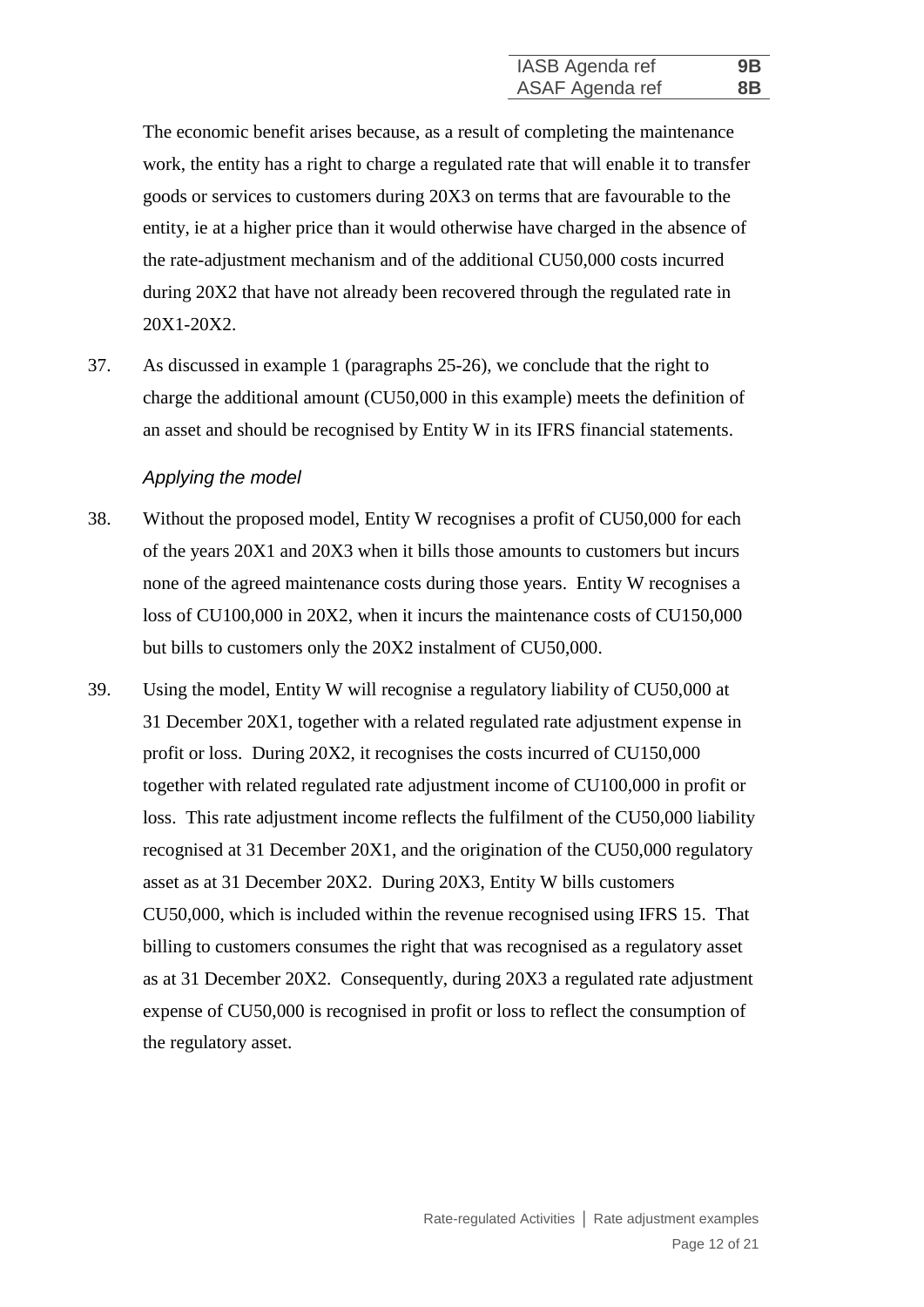| IASB Agenda ref | 9B             |
|-----------------|----------------|
| ASAF Agenda ref | 8 <sub>B</sub> |

40. Entity W records the following at 31 December:

| <b>Year to 31 December</b>                   | <b>20X1</b>    | <b>20X2</b>  | <b>20X3</b>  |
|----------------------------------------------|----------------|--------------|--------------|
|                                              | <b>CU000</b>   | <b>CU000</b> | <b>CU000</b> |
| <b>Existing IFRS Standards</b>               |                |              |              |
| Revenue (amounts billed)                     | 50             | 50           | 50           |
| Operating expenses                           | $\overline{0}$ | (150)        | $\theta$     |
| Profit/ (Loss)                               | 50             | (100)        | 50           |
| Proposed model                               |                |              |              |
| Revenue (amounts billed)                     | 50             | 50           | 50           |
| Regulated rate adjustment: income/ (expense) | (50)           | 100          | (50)         |
| Operating expenses                           | 0              | (150)        |              |
| Profit/ (Loss)                               | 0              | 0            |              |
|                                              |                |              |              |
| Regulatory (liability)/ asset                | (50)           | 50           | Ω            |

## *Example 3—accelerated depreciation*

41. At the end of 20X0, Entity W purchased new software to upgrade its customer billing system. The cost of the software was CU24,000 and its useful economic life is three years, starting from 20X1. The rate regulator approved the cost of CU24,000 but decided that Entity W is entitled to recover the cost through the regulated rate over two years (20X1 and 20X2), instead of three years. Consequently, the regulated rate in 20X1 and 20X2 includes CU12,000 per year, but the regulated rate in 20X3 does not include any amount to reflect the use of the asset in delivering services to customers during that year.

## *Originating obligation and its reversal*

42. Entity W uses the software in its interactions with customers over the software's three-year economic life. However, instead of recovering the cost from customers in equal instalments of CU8,000 over three years, Entity W receives accelerated benefits from customers because it bills CU12,000 in each of the two years 20X1- 20X2. As a result, the entity is obliged to transfer goods or services to customers during 20X3 on terms that are unfavourable to the entity: ie at a lower price than it would otherwise have charged in the absence of the rate-adjustment mechanism and of the amounts already received in 20X1-20X2.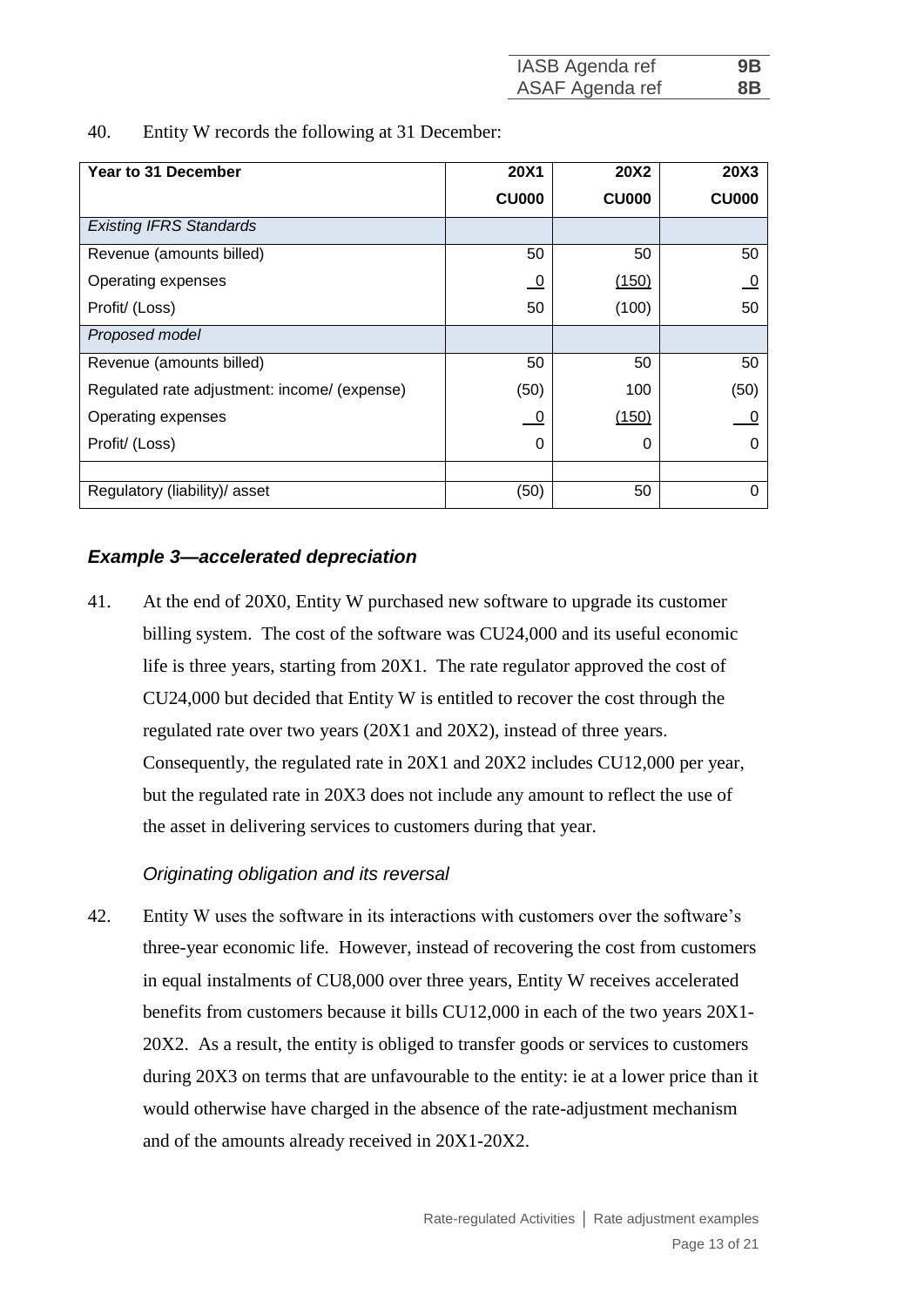- 43. Consequently, we conclude that, at the end of 20X1 and 20X2, Entity W has a present obligation to transfer economic benefits as a result of past events, ie liability, because:
	- (a) it has already received economic benefits (the extra CU4,000 billed to customers in each year 20X1-20X2); and
	- (b) it has no practical ability to avoid transferring economic benefits in 20X3 that it would not otherwise have had to transfer had it not received that benefit. The benefits to be transferred are the regulated goods or services that will be priced using the unfavourable regulated rate.
- 44. During 20X3, Entity W fulfils its obligation to provide goods or services at the reduced (unfavourable) rate.

#### *Applying the model*

- 45. Entity W recognises a depreciation expense of CU8,000 in profit or loss in each of the three years 20X1-20X3, reflecting the consumption of the software over its useful economic life. Without the proposed model, Entity W recognises a 'profit' of CU4,000 in each of 20X1 and 20X2 when it bills customers CU12,000 per year. Entity W then recognises a 'loss' of CU8,000 in 20X3 when the reduced rate is billed to customers but the asset continues to be consumed and a depreciation expense of CU8,000 is recognised in profit or loss.
- 46. Using the model, Entity W recognises a CU4,000 regulated rate adjustment expense in profit or loss for each year 20X1 and 20X2. This results in a regulatory liability of CU4,000 at 31 December 20X1, which increases to CU8,000 at the end of 20X2. During 20X3, Entity W recognises regulated rate adjustment income in profit or loss to reflect the fulfilment of its obligation to transfer services to customers on unfavourable terms. Entity W also derecognises the regulatory liability.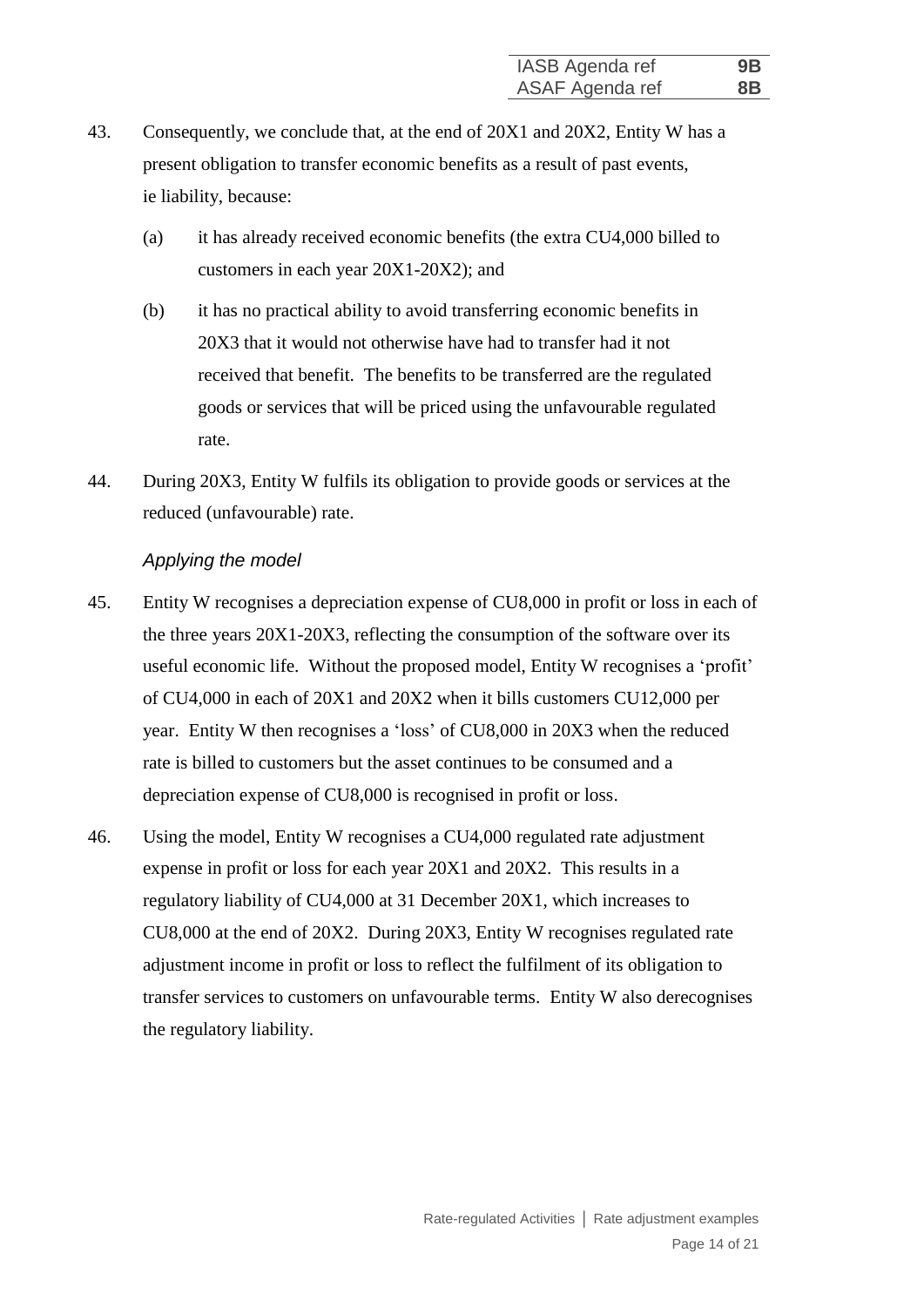| IASB Agenda ref | 9B             |
|-----------------|----------------|
| ASAF Agenda ref | 8 <sub>B</sub> |

47. Entity W records the following at 31 December:

| Year to 31 December                          | <b>20X1</b>  | <b>20X2</b>  | <b>20X3</b>  |
|----------------------------------------------|--------------|--------------|--------------|
|                                              | <b>CU000</b> | <b>CU000</b> | <b>CU000</b> |
| <b>Existing IFRS Standards</b>               |              |              |              |
| Revenue (amounts billed)                     | 12           | 12           | 0            |
| Operating expenses                           | (8)          | (8)          | (8)          |
| Profit/ (Loss)                               | 4            | 4            | (8)          |
| Proposed model                               |              |              |              |
| Revenue (amounts billed)                     | 12           | 12           | 0            |
| Regulated rate adjustment: income/ (expense) | (4)          | (4)          | 8            |
| Operating expenses                           | (8)          | (8)          | (8)          |
| Profit/ (Loss)                               | 0            | 0            |              |
|                                              |              |              |              |
| Regulatory (liability)/ asset                | (4)          | (8)          |              |

## *Example 4—regulatory capitalisation of costs*

48. During 20X1, Entity W built an extension to one of its water treatment plants. The rate regulator approved the cost of CU170,000, which included CU20,000 of overheads that do not qualify for inclusion in the carrying amount recognised using IAS 16 *Property, Plant and Equipment*. The regulatory agreement specifies that Entity W adds the full cost of CU170,000 to its RAB in 20X1. The CU170,000 added to the RAB will be included in the regulated rate on a straightline basis over the ten-year useful economic life of the plant, beginning in 20X2. Entity W depreciates the plant on the same basis in its IFRS financial statements.

## *Originating right and its reversal*

49. The regulatory agreement creates a right for Entity W to charge a regulated rate intended to recover its allowable costs (see paragraph  $16(a)$ ). In the absence of the rate-adjustment mechanism, Entity W would have recognised the overhead costs of CU20,000 as an allowable cost during 20X1 and would have been entitled to charge a regulated rate intended to recover that cost through the regulated rate without delay. However, the rate regulator decided that customers should not face a 'rate spike' in 20X1. Instead, the rate regulator decided to provide greater stability of prices for customers by adding the overhead cost of CU20,000 to the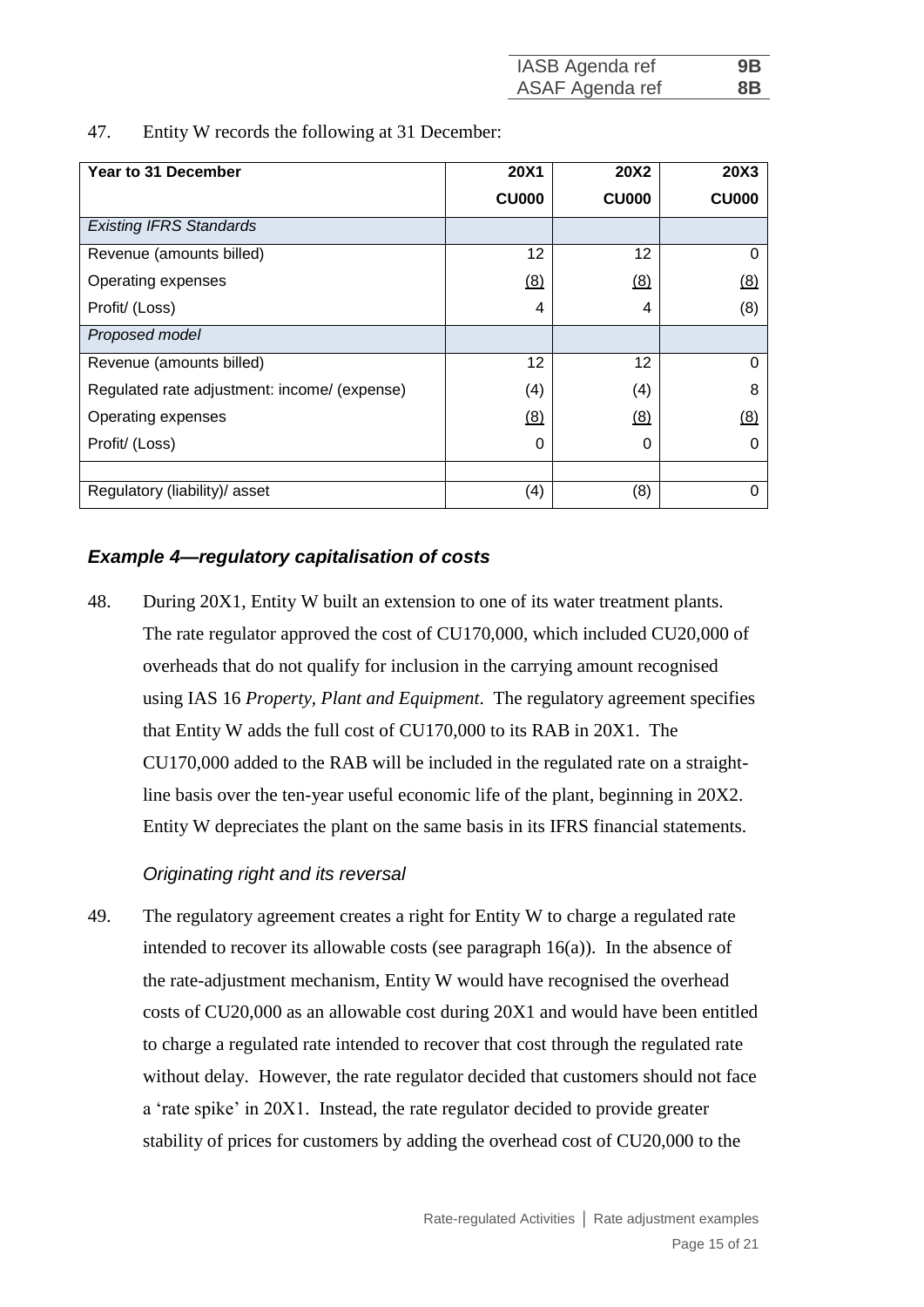RAB. This spreads, for customers, the CU20,000 cost evenly over a ten-year period.

- 50. Consequently, at the end of 20X1, Entity W has a right, arising from the regulatory agreement and the costs incurred, which has the potential to produce economic benefits for the entity. The economic benefit arises because, as a result of past transactions, Entity W has a right to charge a regulated rate intended to enable the entity to transfer goods or services to customers from 20X2 onwards on terms that are favourable to the entity, ie at a higher price than it would otherwise have charged in the absence of the rate-adjustment mechanism and of the costs incurred in 20X1.
- 51. As discussed in example 1 (paragraphs 25–26) and example 2 (paragraph 37), we conclude that the right to charge the additional amount (CU20,000 in this example) meets the definition of an asset and should be recognised by Entity W in its IFRS financial statements.
- 52. In each year from 20X2 onwards, a part of the entity's right to charge a favourable rate is consumed as it bills customers using the higher rate. In exchange, Entity W obtains another asset—cash or a receivable.

#### *Applying the model*

53. Without the proposed model, Entity W would record a 'loss' of CU20,000 in 20X1. This reflects the overhead costs that are expensed through profit or loss because IAS 16 does not permit them to be included in the initial costs of an item of plant. When the plant comes into use in 20X2, Entity W starts to depreciate it using IAS 16. At the same time, Entity W starts to charge its customers for the goods or services provided by using the plant. The regulated rate charged by Entity W in 20X2 onwards includes an amount intended to enable the entity to recover both its depreciation cost and the allowable overhead cost. Consequently, the regulated rate chargeable in 20X2 onwards is CU2,000 per year higher than it would have been if the rate regulator had allowed the entity to treat the CU20,000 as an allowable cost when incurred and recovered it through the rate in 20X1. Consequently, without the model, Entity W will record a 'profit' of CU2,000 in each year from 20X2 onwards, reflecting the delayed recovery of the CU20,000 allowable costs incurred and recognised in profit or loss in 20X1.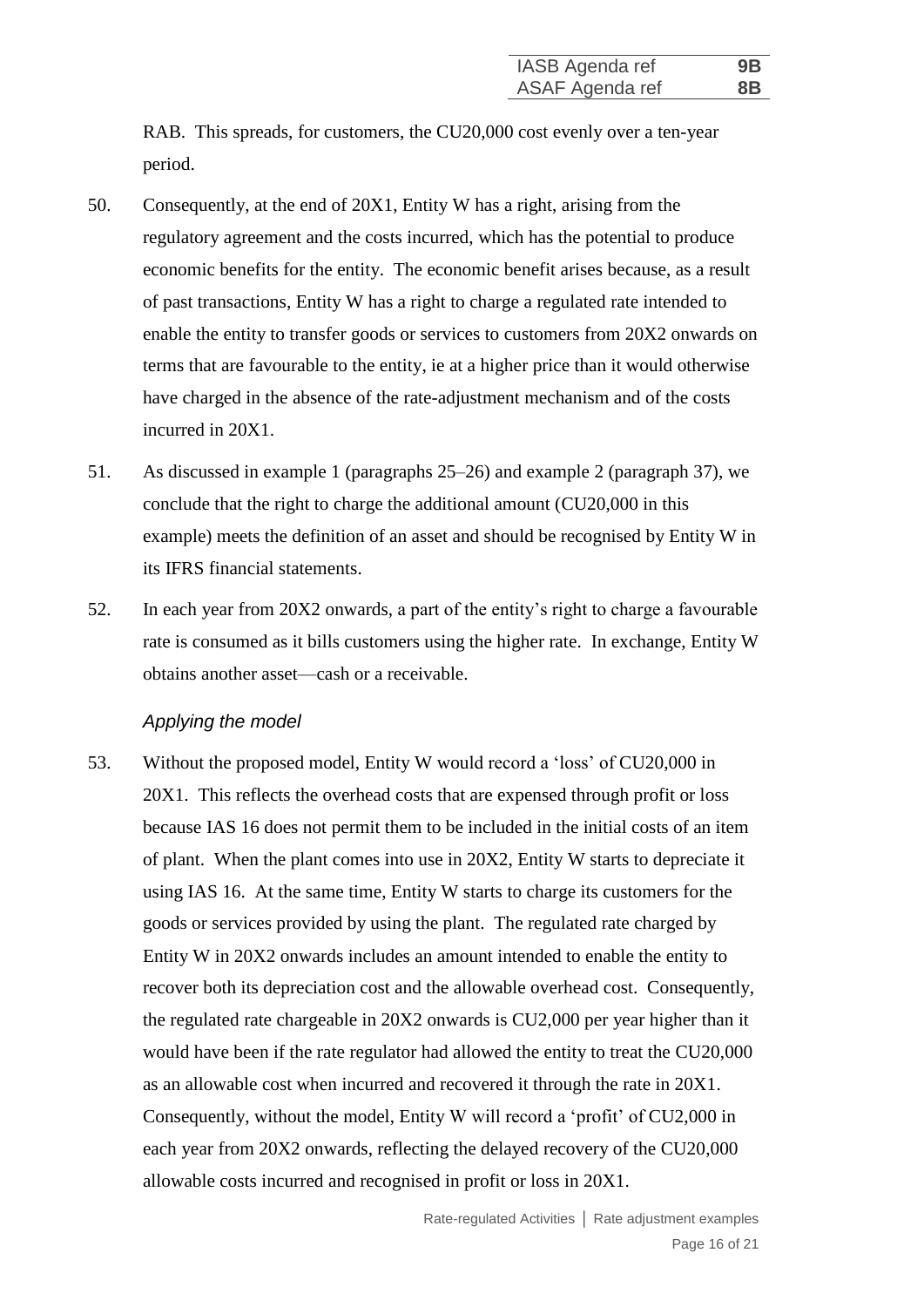- 54. Using the model in 20X1, Entity W recognises a regulatory asset of CU20,000 and records a corresponding regulated rate adjustment income in profit or loss. Consequently, Entity W recognises no profit or loss in 20X1 during the construction of the plant because the regulatory agreement gives the entity the right to charge a regulated rate intended to enable Entity W to fully recover the approved cost of CU170,000.
- 55. During 20X2 onwards, Entity W recognises a regulated rate adjustment expense in profit or loss to reflect the consumption of its right to charge the higher, favourable rate until the CU20,000 of allowable costs are recovered. In this example, Entity W recognises a decrease in its regulatory asset, together with a related regulated rate adjustment expense in profit or loss, of CU2,000 per year for ten years. This reflects the pattern in which the entity recovers its allowable overhead cost from customers through the regulated rate.

| Year to 31 December                          | <b>20X1</b>  | <b>20X2</b>    | <b>20X3</b>    |
|----------------------------------------------|--------------|----------------|----------------|
|                                              | <b>CU000</b> | <b>CU000</b>   | <b>CU000</b>   |
| <b>Existing IFRS Standards</b>               |              |                |                |
| Revenue (amounts billed)                     | $\Omega$     | $\overline{2}$ | 2              |
| Operating expenses                           | (20)         | (0)            | (0)            |
| Profit/ (Loss)                               | (20)         | $\overline{2}$ | 2              |
| Proposed model                               |              |                |                |
| Revenue (amounts billed)                     | 0            | $\overline{2}$ | $\overline{2}$ |
| Regulated rate adjustment: income/ (expense) | 20           | (2)            | (2)            |
| Operating expenses                           | (20)         | (0)            | (0)            |
| Profit/ (Loss)                               | 0            | 0              |                |
|                                              |              |                |                |
| Regulatory (liability)/ asset                | 20           | 18             | 16             |

56. Entity W records the following at 31 December:

## *Example 5—prefunding of construction*

57. During 20X0, the rate regulator approved a plan for Entity W to upgrade sections of its pipe network. The upgrade work is scheduled to be carried out in 20X2 at a cost of CU90,000. To help the entity's cash flow, the rate regulator approves a rate increase that will provide Entity W with CU30,000 cash in 20X1 through amounts billed to customers prior to construction.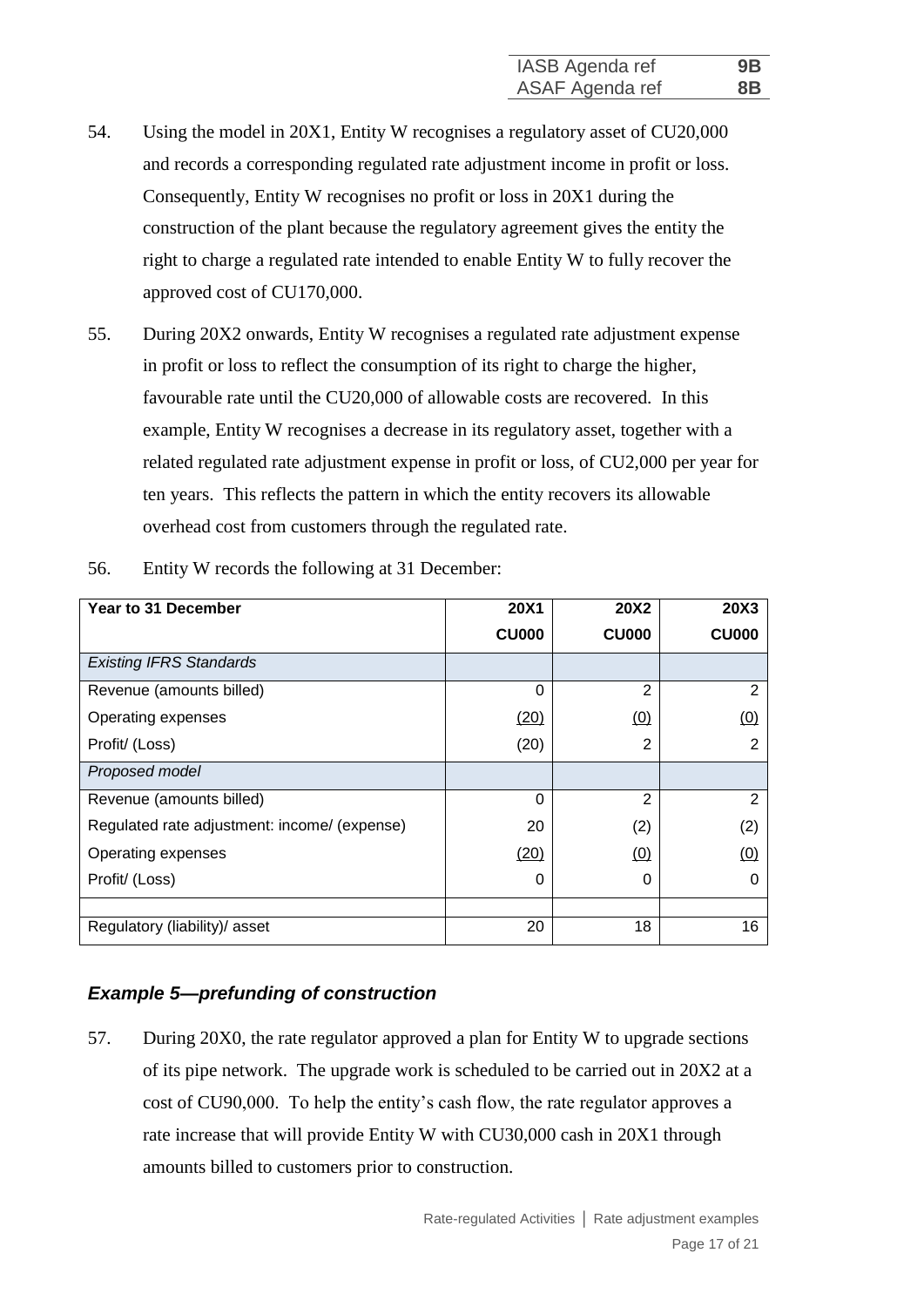58. Entity W carries out the upgrade work in 20X2 and incurs costs of CU90,000, as forecast. The entity considers the amount of CU90,000 in the cost of the pipes using IAS 16 but includes only CU60,000 in the RAB. The RAB amount is reduced to reflect the fact that CU30,000 of the total CU90,000 upgrade cost was collected from customers in 20X1. The upgraded network comes into use at the start of 20X3. The regulated rate chargeable from 20X3 onwards includes an amount of CU6,000 per year, which will be billed each year over the ten-year useful life of the upgraded pipes. This entitles Entity W to charge a regulated rate intended to recover CU60,000 (CU6,000 over ten years) of the upgrade costs incurred from customers in 20X3 onwards.

#### *Originating obligation and its reversal*

- 59. The regulatory agreement specifies that the CU30,000 included in the regulated rate charged to customers during 20X1 relates to the upgrade work, which has not been carried out by the end of 20X1. As a result, at 31 December 20X1, the entity has a present obligation to transfer economic benefits as a result of past events because:
	- (a) it has already received economic benefits (the CU30,000 billed to customers during 20X1); and
	- (b) it has no practical ability to avoid transferring economic benefits that it would not otherwise have had to transfer had it not received that benefit. The benefits to be transferred are the regulated goods or services that will be priced using the unfavourable regulated rate.
- 60. Some may argue that an obligation to carry out the upgrade work does not create a present obligation because the entity will receive a benefit in exchange for incurring the cost of the upgrade work, ie it will exchange an asset, cash, for another asset, property. We consider this to be a valid observation. However, consistent with the discussion in paragraph 35 we suggest that the obligation created is not an obligation to incur the upgrade costs. Instead, the obligation is to charge a regulated rate that results in the entity transferring goods or services to customers from 20X3 onwards on terms that are unfavourable to the entity, ie at a lower price than it would otherwise have charged in the absence of the rateadjustment mechanism and of the CU30,000 already received in 20X1.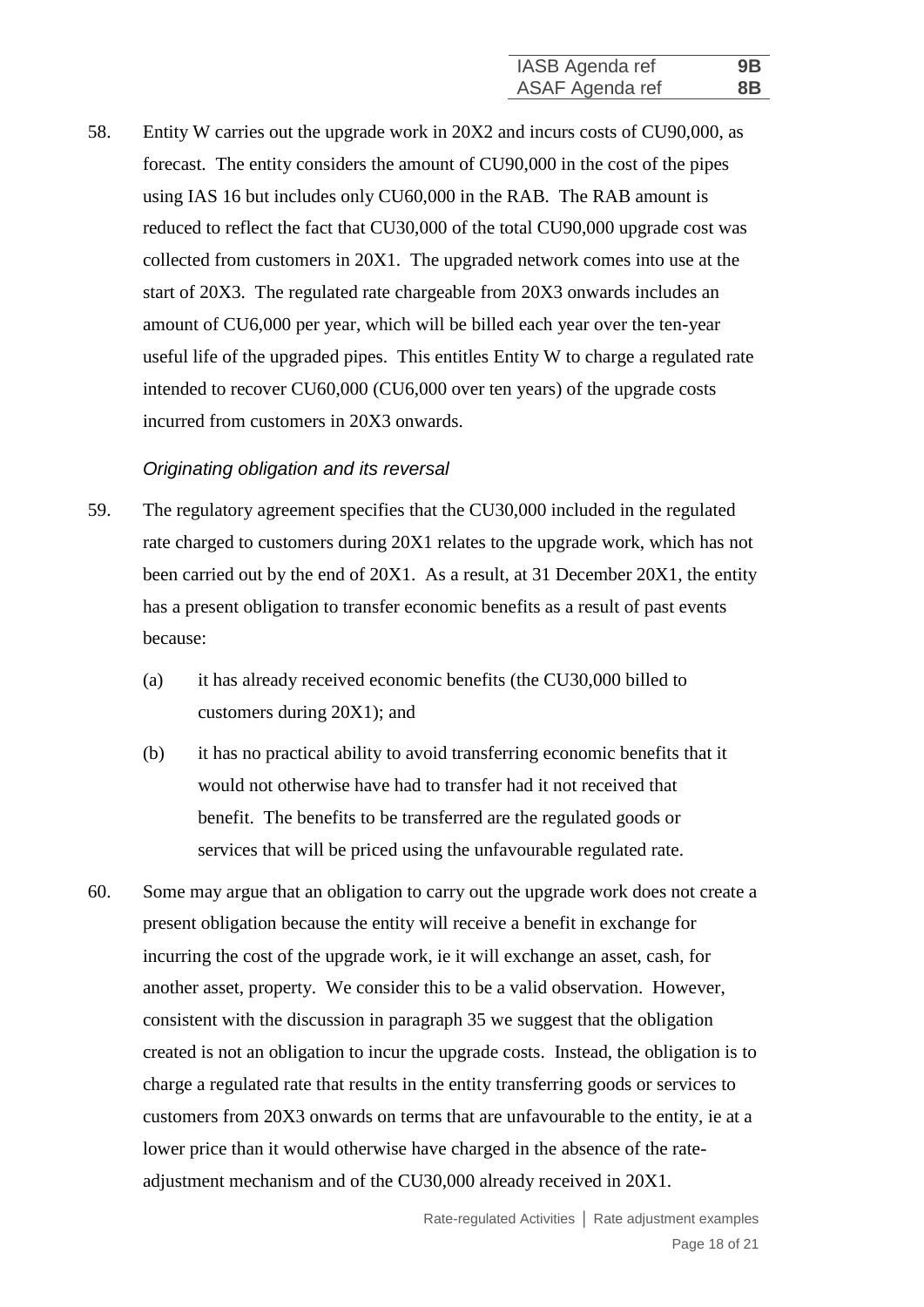Consequently, we conclude that this obligation meets the definition of a liability and should be recognised by Entity W in its IFRS financial statements.

61. The upgrade work is completed during 20X2 but the upgraded network pipes do not come into use until the start of 20X3. Some may argue that Entity W should recognise the CU30,000 in profit or loss during 20X2, when the entity carries out the required upgrade work. However, the upgrade work enhances and increases the carrying amount of the entity's own assets: it does not transfer goods or services to customers or any other party. Consequently, by carrying out the upgrade work, Entity W does not fulfil its obligation to charge a regulated rate that results in the entity transferring goods or services to customers on terms that are unfavourable to the entity. Instead, that obligation is fulfilled as the entity transfers goods or services at the unfavourable regulated rate applicable from 20X3 onwards.

#### *Applying the model*

- 62. Without the proposed model, Entity W recognises a 'profit' of CU30,000 in 20X1 to reflect the amount billed to customers through the regulated rate. During 20X2, Entity W exchanges a cash asset for another asset, the upgraded network pipes. From 20X3 onwards, Entity W will show an annual 'loss' of CU3,000 because the rate will include only CU6,000 per year (see paragraph 58) but the depreciation charged in profit or loss using IAS 16 will be CU9,000 per year (being the CU90,000 upgrade cost, depreciated on a straight-line basis over ten years).
- 63. Using the model, at 31 December 20X1, Entity W will recognise a regulatory liability of CU30,000, together with a regulated rate adjustment expense of the same amount in profit or loss. This reflects the fact that the entity has billed customers that amount but has not carried out any of the upgrade work that the amount is designed to fund, nor has it fulfilled its obligation to transfer goods or services using the unfavourable regulated rate.
- 64. During 20X2, Entity W completes the upgrade work. Entity W does not recognise any amounts in profit or loss relating to that work. Instead, the entity recognises a CU90,000 increase in property, plant and equipment (an asset), and a related decrease in cash of CU90,000, being the cost of the upgrade work.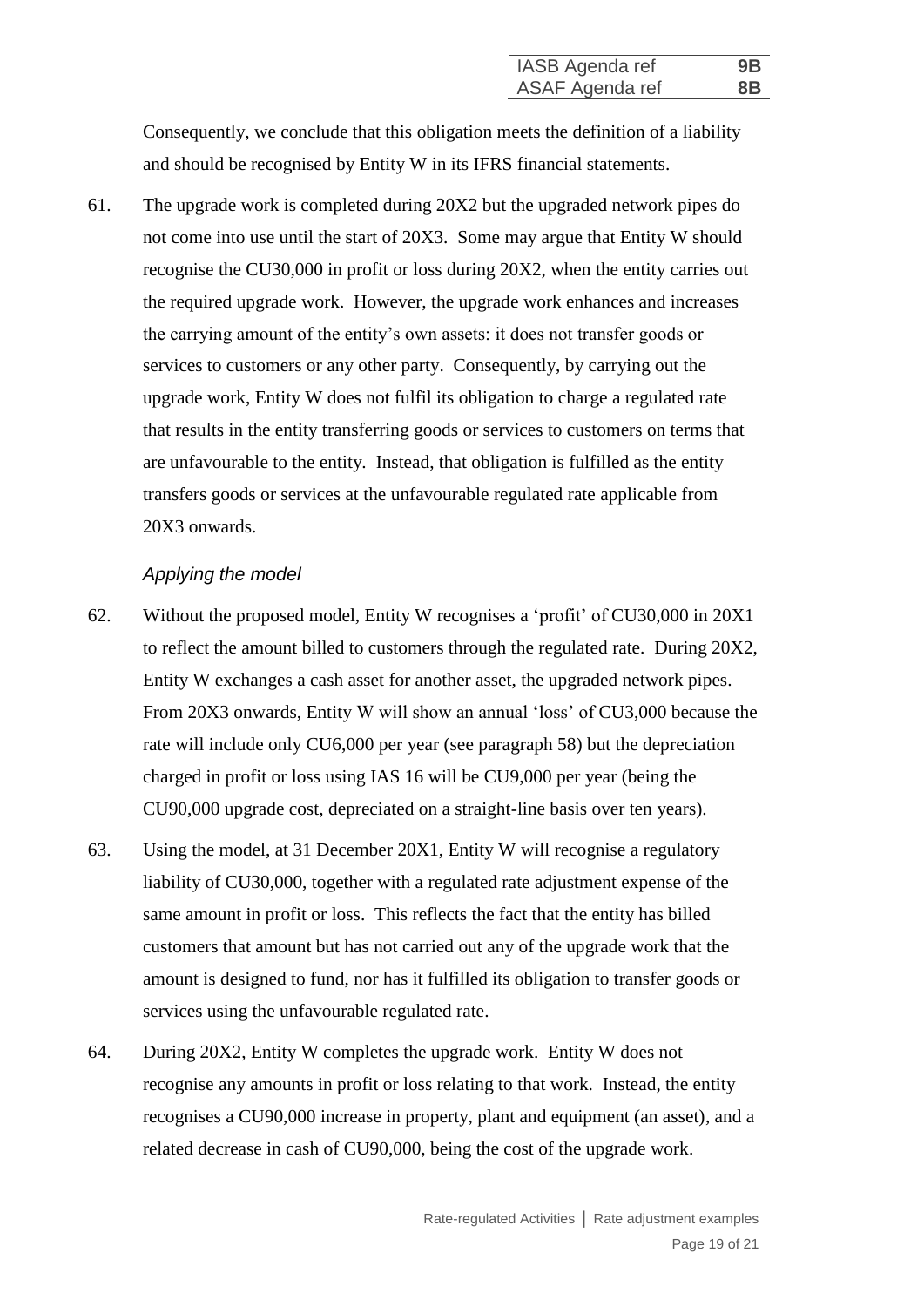65. During 20X3, Entity W starts to use the upgraded pipes to transfer goods or services to its customers. From 20X3, Entity W recognises annual regulated rate adjustment income in profit or loss to reflect the fulfilment of its obligation to charge the lower, unfavourable rate when transferring goods or services to customers. In this example, Entity W recognises the regulated rate adjustment income and related decrease in the regulatory liability on the same basis as the depreciation charged for the consumption of those pipes. Consequently, using the model, the entity reduces the regulatory liability by CU3,000 per year over ten years. This means that the prefunding of CU30,000 received from customers in 20X1 is recognised in profit or loss on the same basis as, and over the same periods in which, the entity recognises as expenses the related costs for which the prefunding is intended to compensate.

| Year to 31 December                          | 20X1         | <b>20X2</b>  | <b>20X3</b>  |
|----------------------------------------------|--------------|--------------|--------------|
|                                              | <b>CU000</b> | <b>CU000</b> | <b>CU000</b> |
| <b>Existing IFRS Standards</b>               |              |              |              |
| Revenue (amounts billed)                     | 30           | 0            | 6            |
| Operating expenses                           | (0)          | (0)          | (9)          |
| Profit/ (Loss)                               | 30           | 0            | (3)          |
| Proposed model                               |              |              |              |
| Revenue (amounts billed)                     | 30           | 0            | 6            |
| Regulated rate adjustment: income/ (expense) | (30)         | 0            | 3            |
| Operating expenses                           | (0)          | (0)          | <u>(9)</u>   |
| Profit/ (Loss)                               | 0            | 0            |              |
|                                              |              |              |              |
| Regulatory (liability)/ asset                | (30)         | (30)         | (27)         |

66. Entity W records the following at 31 December:

#### **Next Board Discussion**

67. In the next meeting we plan to discuss implications of removing some of the simplifying adjustments used in the examples in this paper. In particular, we aim to introduce matters involving uncertainty and introduce concepts around the basis of measurement. We also aim to discuss whether uncertainty should be reflected through a recognition hurdle or through measurement.